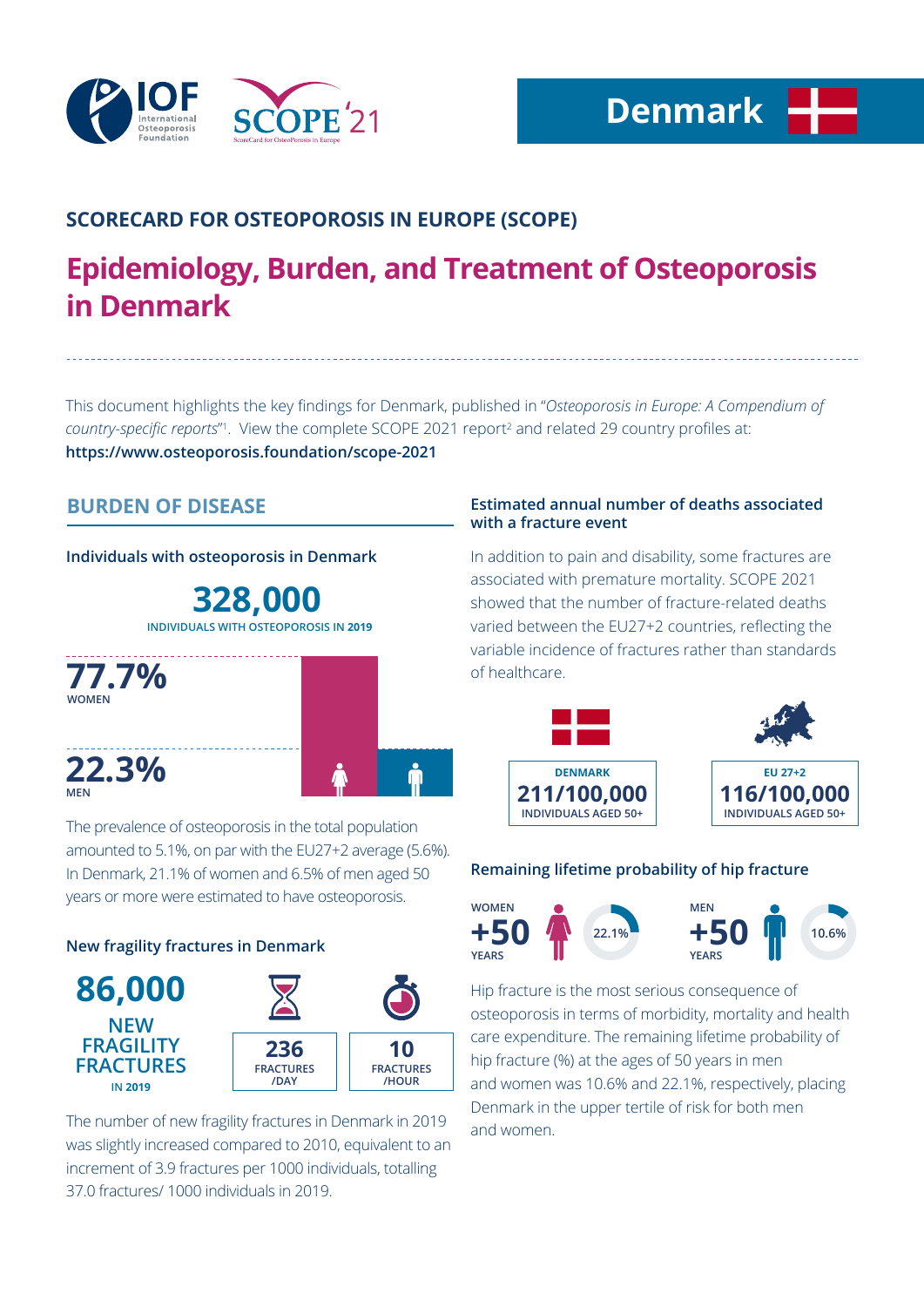

**THE NUMBER OF FRAGILITY FRACTURES IN DENMARK IS EXPECTED TO INCREASE BY MORE THAN 32% BETWEEN 2019 AND 2034, WITH A SUBSTANTIAL IMPACT ON THE HEALTHCARE BUDGET**

**"**

**Projected increase in the number of fragility fractures**

**2034**

**+32.6% 86,000 114,000**



Age is an important risk factor for fractures. The Danish population aged 50 years or more is projected to increase by 7.0% between 2019 and 2034, somewhat less than the EU27+2 average of 11.4%. The increases in men and women aged 75 years or more are more marked; 48.2% for men; 38.8% for women. Accordingly, the number and burden of fragility fractures are likely to increase.

#### **Healthcare cost of osteoporotic fractures**

The cost of osteoporotic fractures in Denmark accounted for approximately 4.7% of healthcare spending (i.e., €1.45 billion out of €29.8 billion in 2019), which is significantly higher than the EU27+2 average of 3.5%. These numbers indicate a substantial impact of fragility fractures on the healthcare budget.

| Type of costs                                                                           |                 |
|-----------------------------------------------------------------------------------------|-----------------|
| Direct cost of incident fractures                                                       | €852.8 million  |
| Ongoing cost resulting from fractures<br>in previous years (long-term disability costs) | €548.4 million  |
| Cost of pharmacological intervention<br>(assessment & treatment)                        | €51.2 million   |
| <b>Total direct cost</b><br>(excluding the value of QALYs* lost)                        | $£1.45$ hillion |

\*QALYs: Quality-Adjusted Life-Year – a multidimensional outcome measure that incorporates both the Quality (health-related) and Quantity (length) of life

In 2019, the average direct cost of osteoporotic fractures in Denmark was €250.5/person, while in 2010 the average was €209.7/person (increase of 19%).

The 2019 data ranked Denmark in 2nd place in terms of highest cost of osteoporotic fractures per capita in the surveyed 29 countries.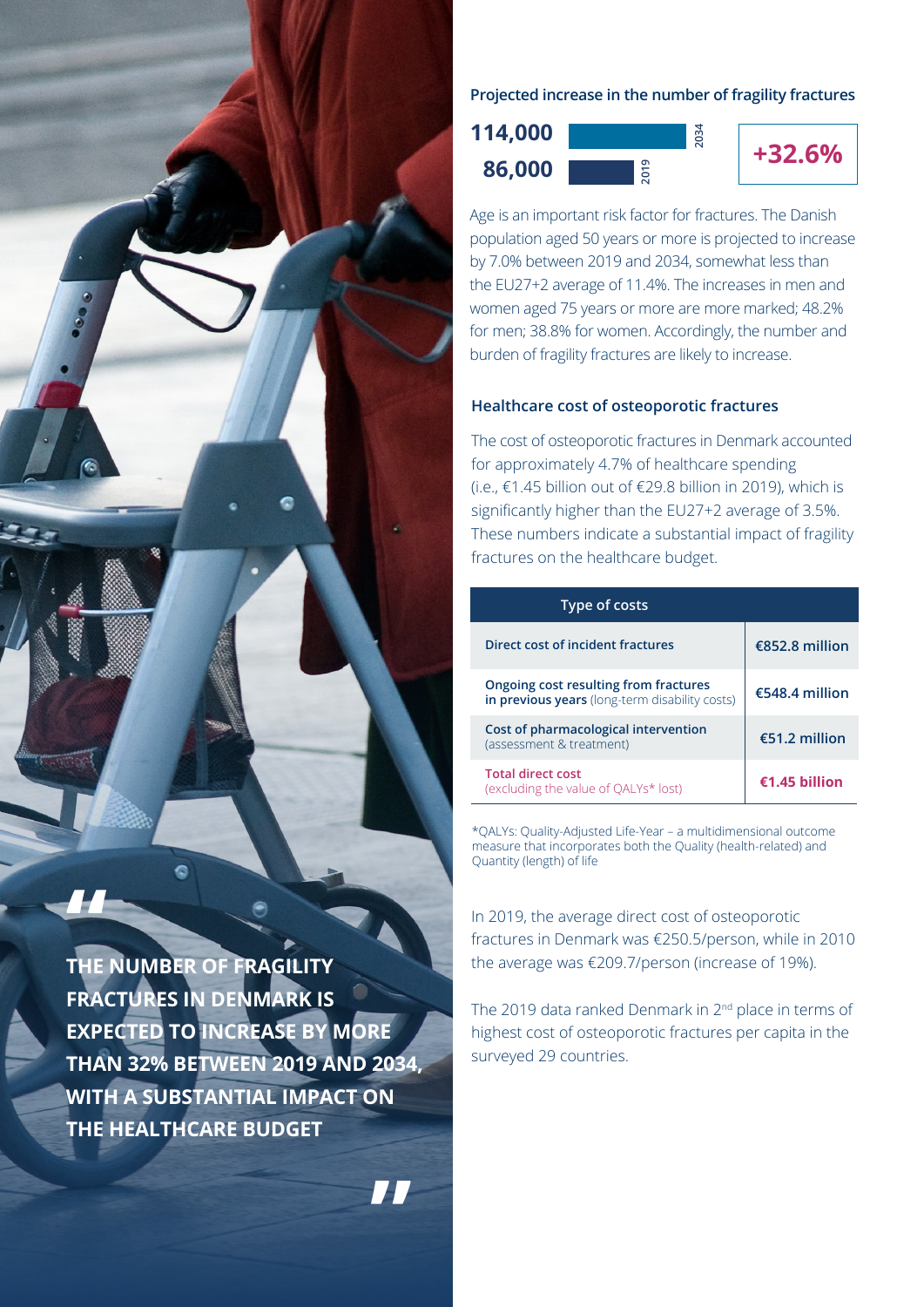# **POLICY FRAMEWORK**

**SERVICE PROVISION**

Documentation of the burden of disease is an essential prerequisite to determine if the resources are appropriately allocated in accordance with the country's policy framework for the diagnosis and treatment of the disease.

#### **Key measures of policy framework for osteoporosis in Denmark**

| Measure                                                  | <b>Estimate</b>                             |
|----------------------------------------------------------|---------------------------------------------|
| <b>Established national fracture</b><br>registries       | Nο                                          |
| Osteoporosis recognised as<br>a specialty                | Nο                                          |
| <b>Osteoporosis primarily</b><br>managed in primary care | Yes                                         |
| Other specialties involved in<br>osteoporosis care       | Endocrinology,<br>Rheumatology              |
| Advocacy areas covered by<br>patient organisations       | Policy, Capacity, Research<br>& Development |

Despite the lack of established national fracture registries, the national data on hip fracture rates are of high quality and include more than only hip fracture data.

In Denmark, osteoporosis and metabolic bone disease are not recognised specialties. However, osteoporosis is recognised as a component of specialty training.

Advocacy by patient organisations can fall into four categories: policy, capacity building and education, peer support, research and development. For Denmark, three of the four advocacy areas (Policy, Capacity, Research and Development) were covered by a patient organisation.

The provision of medical services for osteoporosis was reviewed with certain key components, including reimbursement elements which may impair the delivery of healthcare.

#### **Service provision for osteoporosis in Denmark**



Denmark is one of the 12 (out of 27) countries that offered full reimbursement for osteoporosis medications.

The number of DXA units expressed per million of the general population amounted to 17.4 which puts Denmark in 14th place among the EU27+2. Furthermore, the availability of Trabecular Bone Score (TBS), which measures bone quality, was third highest.

In Denmark, the estimated average waiting time for DXA amounted to 90 days (24<sup>th</sup> rank). The reimbursement for DXA was unconditional for those patients who fulfil criteria (based on BMD and risk factors).

National fracture risk assessment models such as FRAX® were available in Denmark, as well as guidance on the use of fracture risk assessment within national guidelines. Guidelines for the management of osteoporosis were available in Denmark with a focus on different specificities; postmenopausal women, osteoporosis in men, secondary osteoporosis including glucocorticoid-induced osteoporosis.

Fracture Liaison Services (FLS), also known as post-fracture care coordination programmes and care manager programmes were reported for 10-25% of hospitals in Denmark.

National quality indicators allow to measure the quality of care provided to patients with osteoporosis or associated fractures. Systematic use of national quality indicator was reported for Denmark regarding hip fractures.